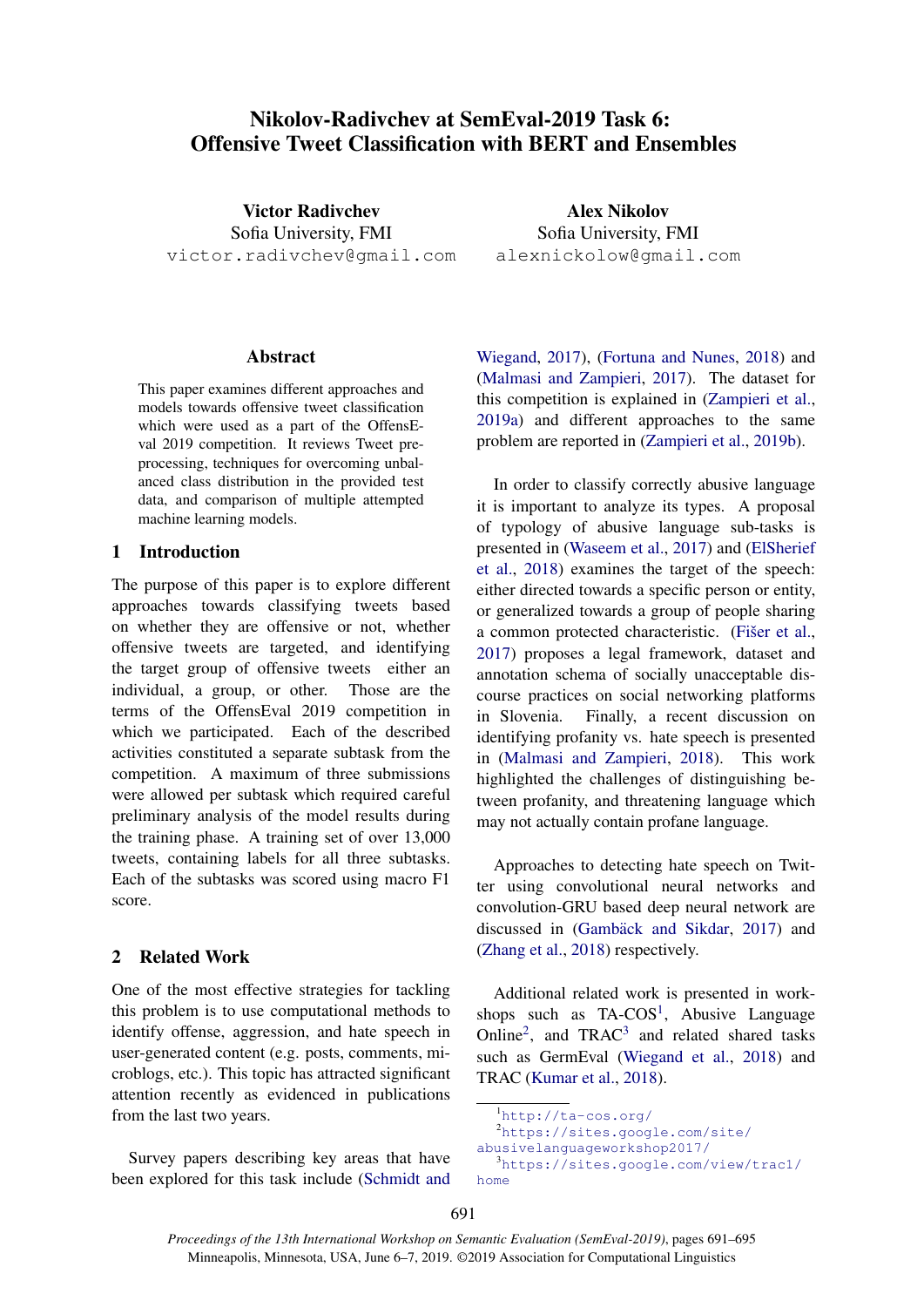# 3 Methodology and Data

The data was split into a training and validation set in a ratio of 10:1. All tasks had similar preprocessing and multiple models were trained on the training set. Depending on their performance on the validation set each time the best 3 were submitted.

### 3.1 Preprocessing

We started our tweet preprocessing by removing most punctuation marks which do not include any useful information for text classification. The symbols  $\partial$  and  $\partial$  #' were excluded from the list due to their specific semantics in tweets. Afterwards the tweets were subjected to tokenization and lowercasing.

All occurrences of tokens beginning with a hashtag were split into the separate words comprising the token, provided that each separate word is uppercased. For example, the token #HelloThere is split into two tokens hello and there.

Afterwards we proceeded with removing a variety of different stop words. When training models for the second and third subtask, we excluded personal and possessive pronouns from the list of stop words, as they can contain valuable information for classifying a tweet as targeted or not, or identifying the target group of a targeted tweet. We also attempted lemmatization and spell correction but the results were slightly worse or on par with the ones achieved without using these two techniques.

Pre-trained word vectors on Twitter from project GloVe [\(Pennington et al.,](#page-4-13) [2014\)](#page-4-13) were used for encoding words to a vector space. Four different vector dimensions were available for use 25, 50, 100, and 200. Although results were slightly better when using higher dimensional vectors, using 200-dimensional vectors proved to have no significant advantage in achieved results over 100-dimensional ones, and proved to be more computationally expensive, which lead us to use 100-dimensional vectors for each subtask.

# 3.2 Models

We trained a large variety of different models and combined the best of them in ensembles. For all models the embedding layer was freezed, becaused that proved less prone to overfitting.

- Standard Nave Bayes and Support Vector Machine (SVM) from scikit-learn library in python.
- Convolutional Neural Network (CNN) with GlobalMaxPooling and hidden dense layer on top.
- Multilayer Perceptron Network (MLP) with two hidden layers.
- FastText models with n-grams of size 2.
- Recurrent Neural Network (RNN) with GRU units and attention layer and hidden dense layer on top.
- Deep Pyramid Convolutional Neural Network (DPCNN) [\(Johnson and Zhang,](#page-4-14) [2017\)](#page-4-14).
- Bidirectional Encoder Representations from Transformers (BERT) [\(Devlin et al.,](#page-4-15) [2018\)](#page-4-15).
- Soft Voting Classifier (SVC) averages the predictions of the single models.
- Logistic Regression meta model trained on half of the validation set with predictions from the single classifiers as features.

#### 3.3 Class imbalance

One of the challenges of the competition was the imbalance of classes for the second and third subtask. We experimented with different techniques for overcoming this challenge:

- Oversampling duplicating some of the examples from the poorly represented classes.
- Class weights assigning lower weights to examples from classes which are better represented and higher weights to examples from classes with a lower overall count.
- Modification of the thresholds used for classifying an example. For example, for a standard binary classification a threshold of 0.5 is applied to the predicted probability in order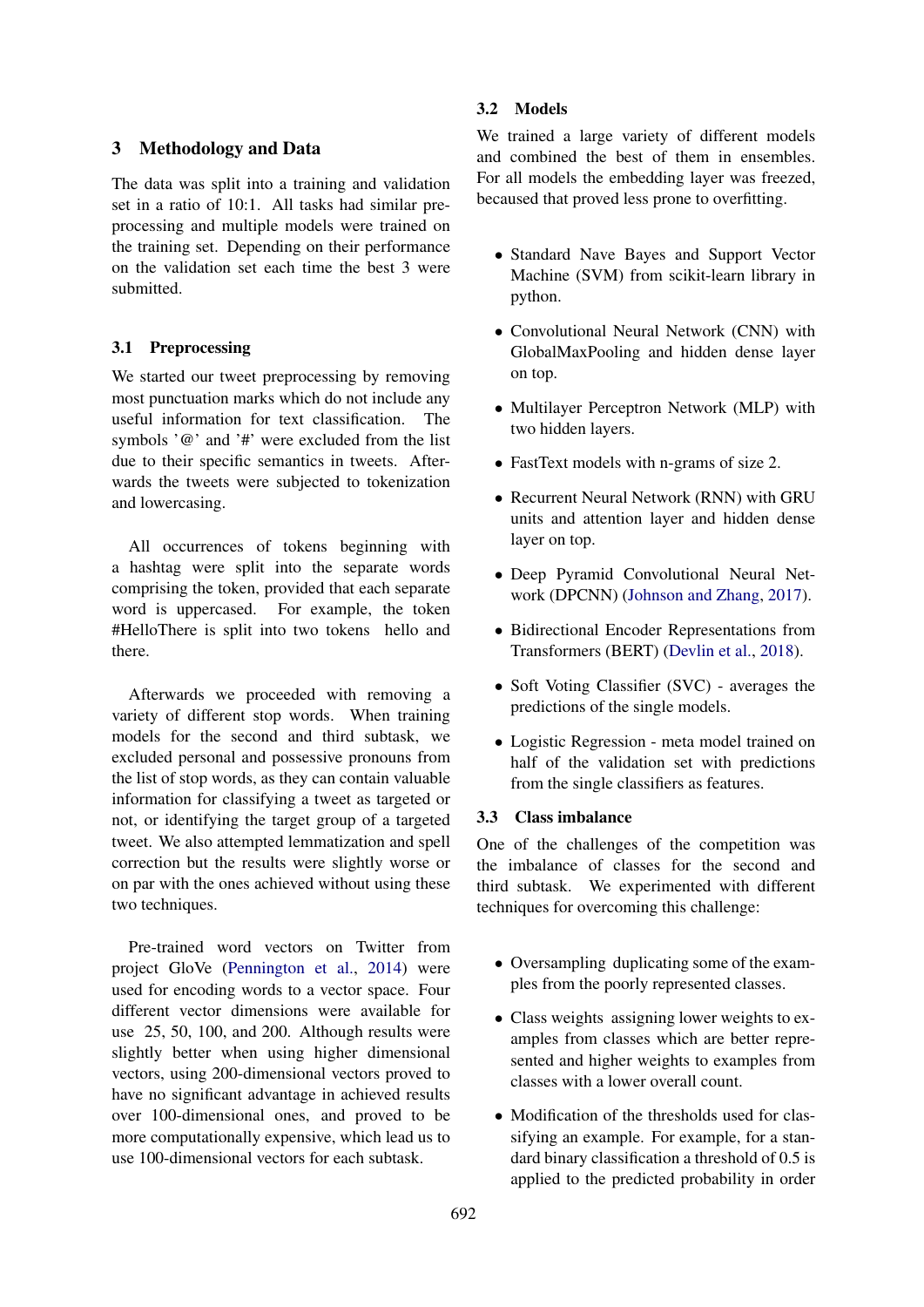to distinguish between the two classes. We attempted to lower this threshold to different levels.

For all model apart from BERT the class weight option was chosen. Only for BERT on subtask C the thresholds were changed instead. For classes OTH and GRP we used thresholds of 0.2 and 0.3 respectively and if any of them was exceeded we would directly assign that class. If both were exceeded we would assign OTH as the class. The coefficients were derived via cross-validation.

### 4 Results

The results from the test sets for each subtask are displayed below. We have also provided the results from our validation sets, those were the basis upon which we decided which models predictions to submit.

The individual model with the best performance on subtask A was BERT-Large, Uncased with a macro F1 score of 0.781 on the validation set and was selected as one of the models for submission. The other two submitted models were the soft voting classifier with score of 0.788 and the logistic regression model 0.800. The scores of the other trained models are displayed below.

| <b>System</b>              | F1 (macro) |
|----------------------------|------------|
| <b>Logistic Regression</b> | 0.800      |
| <b>SVC</b>                 | 0.788      |
| <b>BERT-Large</b>          | 0.781      |
| <b>RNN</b>                 | 0.773      |
| <b>DPCNN</b>               | 0.768      |
| <b>CNN</b>                 | 0.765      |
| <b>FastText</b>            | 0.759      |
| Nave Bayes                 | 0.744      |
| <b>MLP</b>                 | 0.742      |
| <b>SVM</b>                 | 0.705      |

Table 1: Results on the validation set for Sub-task A.

The ensemble models proved to have overfit on the training data and out of the models we have submitted BERT had the highest score, ranking second overall amongst all participants.

In subtask B the highest scoring models on the validation set was the soft voting classifier with a score of 0.64, closely followed by RNN and CNN 0.63. BERT-Base, Uncased performed surprisingly poorly and achieved a score of 0.59.

The soft voting classifier scored the highest on the test set and ranked 16th overall.

| <b>System</b>       | F1 (macro) | <b>Accuracy</b> |
|---------------------|------------|-----------------|
| All NOT baseline    | 0.4189     | 0.7209          |
| All OFF baseline    | 0.2182     | 0.2790          |
| <b>SVC</b>          | 0.7252     | 0.8105          |
| Logistic Regression | 0.7867     | 0.8453          |
| <b>BERT-Large</b>   | 0.8153     | 0.8547          |

Table 2: Results on the test set for Sub-task A.

| <b>System</b>       | F1 (macro) |
|---------------------|------------|
| <b>SVC</b>          | 0.642      |
| <b>RNN</b>          | 0.633      |
| <b>CNN</b>          | 0.631      |
| <b>DPCNN</b>        | 0.630      |
| Logistic Regression | 0.629      |
| MLP                 | 0.614      |
| <b>FastText</b>     | 0.612      |
| <b>BERT-Base</b>    | 0.599      |
| Nave Bayes          | 0.596      |
| <b>SVM</b>          | 0.576      |

| Table 3: Results on the validation set for Sub-task B. |
|--------------------------------------------------------|
|--------------------------------------------------------|

In subtask C BERT-Base, Uncased was by far the best individual model, achieving a score of 0.64, surpassing its closest contender (Multi-Layered Perceptron) by approximately 0.045. The third model which we submitted was the soft voting classifier with a score of 0.60.

BERT significantly outperformed every other submitted model, securing us first place in subtask  $\overline{C}$ .



Figure 1: Sub-task A, vradivchev anikolov CodaLab BERT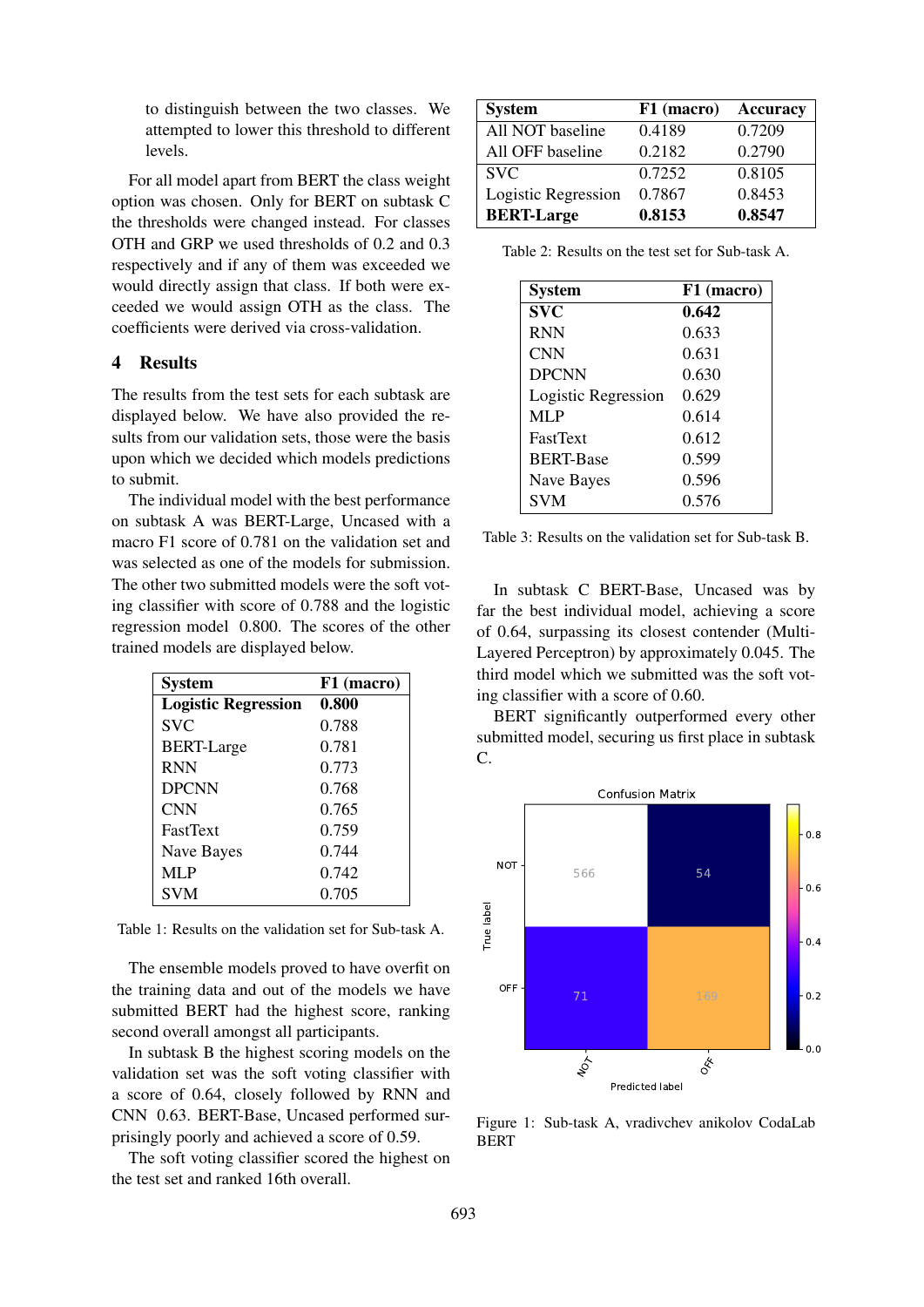| <b>System</b>    | F1 (macro) | Accuracy |
|------------------|------------|----------|
| All TIN baseline | 0.4702     | 0.8875   |
| All UNT baseline | 0.1011     | 0.1125   |
| <b>RNN</b>       | 0.6354     | 0.7667   |
| <b>SVC</b>       | 0.6674     | 0.8208   |
| <b>CNN</b>       | 0.6248     | 0.7833   |

| Table 4: Results on the test set for Sub-task B. |  |  |  |
|--------------------------------------------------|--|--|--|
|                                                  |  |  |  |

| <b>System</b>       | F1 (macro) |
|---------------------|------------|
| <b>BERT-Base</b>    | 0.644      |
| <b>SVC</b>          | 0.603      |
| <b>MLP</b>          | 0.595      |
| Logistic Regression | 0.590      |
| <b>RNN</b>          | 0.586      |
| <b>CNN</b>          | 0.571      |
| <b>FastText</b>     | 0.570      |
| <b>DPCNN</b>        | 0.568      |
| Nave Bayes          | 0.567      |
| <b>SVM</b>          | 0.546      |

Table 5: Results on the validation set for Sub-task C.

| <b>System</b>    | F1 (macro) | <b>Accuracy</b> |
|------------------|------------|-----------------|
| All GRP baseline | 0.1787     | 0.3662          |
| All IND baseline | 0.2130     | 0.4695          |
| All OTH baseline | 0.0941     | 0.1643          |
| <b>BERT-Base</b> | 0.6597     | 0.7277          |
| <b>MLP</b>       | 0.5591     | 0.6808          |
| <b>SVC</b>       | 0.6107     | 0.6948          |

Table 6: Results on the test set for Sub-task C.



Figure 2: Sub-task B, vradivchev anikolov CodaLab Soft Voting Classifier



Figure 3: Sub-task C, vradivchev anikolov CodaLab BERT